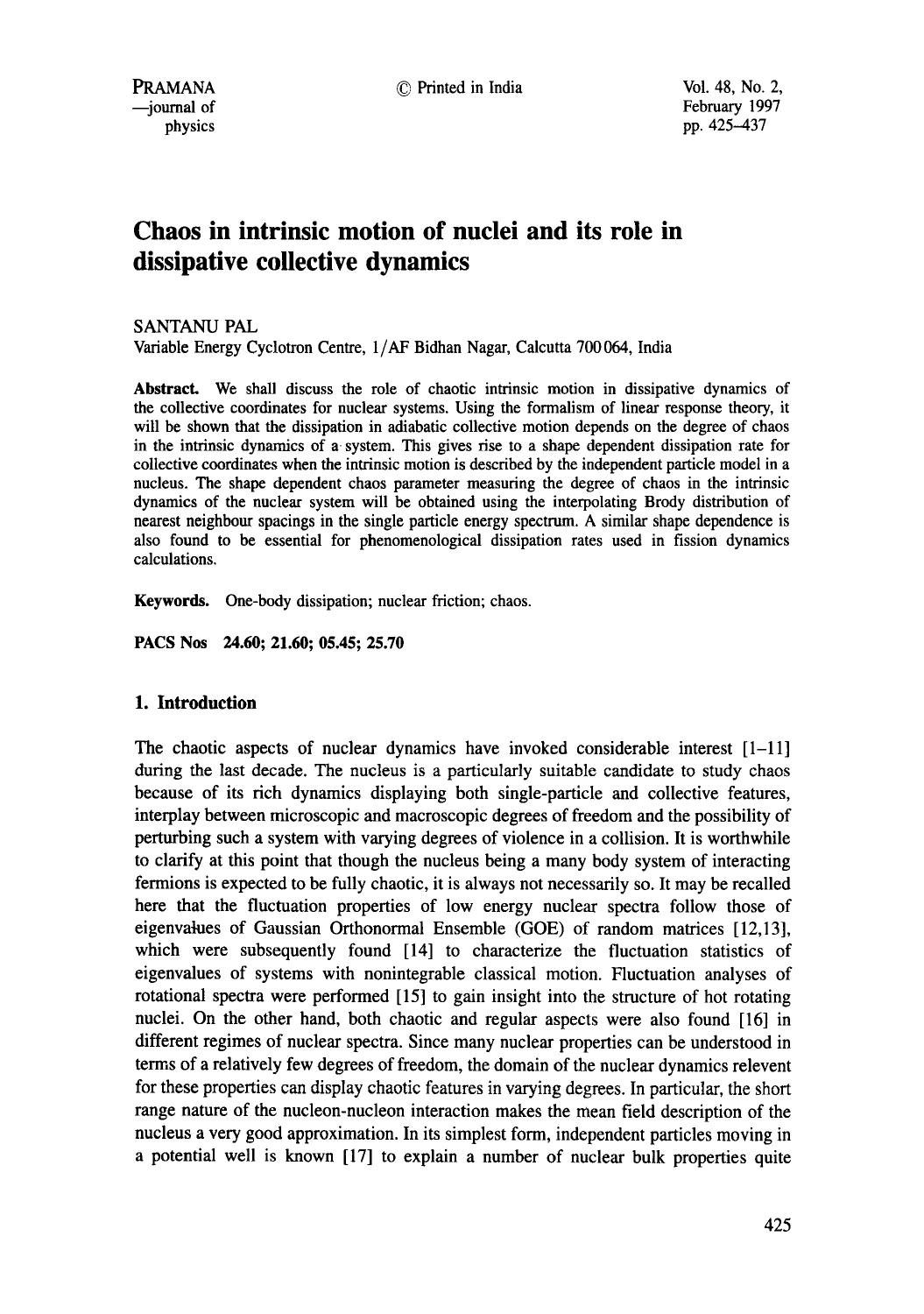successfully. Thus in the mean field regime, the nuclear dynamics will be regular or chaotic depending on the nature of the mean field. While the single particle motion would be completely regular in a spherical potential, it would be more and more chaotic as the potential is progressively deformed [18], reaching the full chaotic limit for a strongly deformed nuclear shape. In the present article, we shall concern ourselves with the study of chaos in the nuclear single particle dynamics and its role in damping of nuclear collective motions.

Dissipation occurs in nuclear dynamics when the kinetic energy associated with the collective coordinates are irreversibly transferred to the intrinsic (non-collective) degrees of freedom of a nucleus. Such situations arise in the decay of the giant resonances, fission and in collisions between two heavy nuclei. Since collisions provide the opportunity to study the dissipation or damping phenomena under controlled conditions, the early motivation for developing theoretical models for dissipation in nuclei came from damped low energy heavy ion collisions [19]. Gross [20] pioneered the concept of one-body mechanism of dissipation in which the nucleons bouncing off the moving boundary of the time dependent average one-body potential soak energy from the collective motion resulting in a damping force in the collective degrees of freedom. Blocki and his collaborators [21] subsequently derived a simple expression namely the "wall formula" for one body dissipation. The wall formula was also obtained from a formal theory of one body nuclear dissipation based on classical linear response techniques [22]. The wall formula, in conjunction with the "window formula" [21] (to account for the role of nucleon exchange through the neck in a dinuclear system), was found to be quite successful in reproducing a large volume of experimental data of damped heavy ion collisions [23], fusion [24] and fission [21,25].

One of the important assumptions of the wall formula concerns the randomization of the particle motion. It is assumed [21] that the successive collisions of a nucleon with the one body potential give rise to a velocity distribution which is completely random. In other words, a complete mixing in the classical phase space of the particle motion is required. This is normally satisfied for one body potentials whose shapes are rather irregular. It was early realised [21,22] that any deviation from this randomization assumption would give rise to a reduced strength of the wall formula. This happens because the energy transferred to a particle from the time-dependent wall could be partly reversible if the motion of the particle is not completely random. In the present paper, we shall re-examine the classical wall formula in order to distinguish between the reversible and irreversible energy transfers. We shall identify the irreversible energy transfer as the true one-body dissipation. We shall further show that the original wall formula can be modified to describe the irreversible energy transfer. This modification would be obtained in the form of a scaling factor which would account for the degree of irregularity of the system. The modified wall formula thus obtained would be applicable to systems in which the particle motions are not fully randomized. In order to achieve the above, we shall exploit the characteristic features of the phase space of particle motion.

Recent progresses [26] in understanding the nature of dynamical systems have demonstrated that even simple systems possess a rich phase space structure and classical dynamics can be idealized for the two extreme cases of either fully regular (integrable) or fully chaotic (nonintegrable) motions. However, most of the systems of practical interest fall in between the above limiting cases and one has to often deal with "mixed" systems

*Pramana - J. Phys.,* **Vol. 48, No. 2, February 1997 (Part H) Special issue on "Nonlinearity & Chaos in the Physical Sciences"** 

426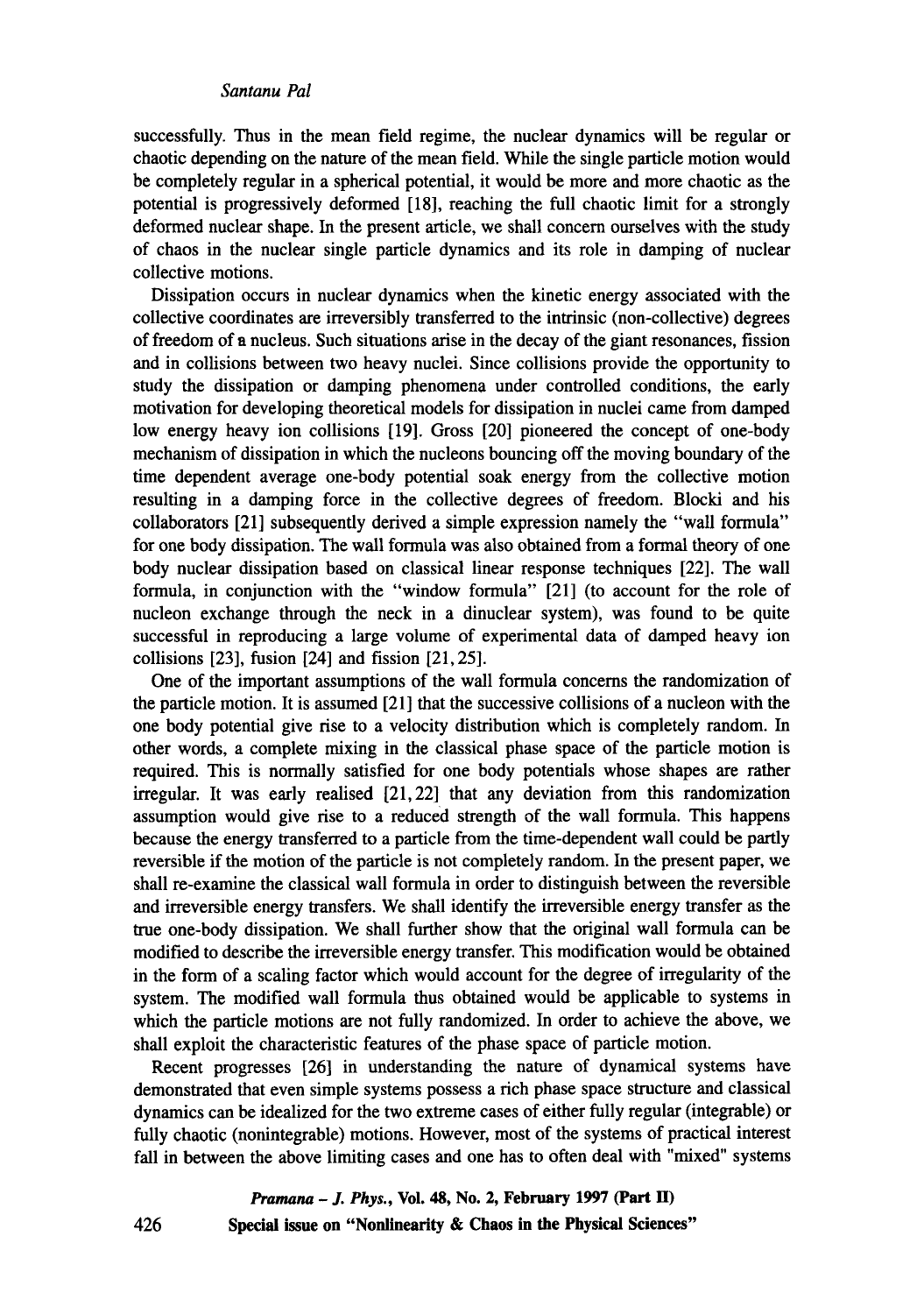which display both regular and chaotic features. Arvieu *et al* [3] considered the classical motion of a particle moving in a deformed potential and pointed out the importance of the topology of phase space to characterise such motions. Heiss *et al* [27] studied single particle motion in axially deformed nuclei both classically and quantum mechanically. Considering shapes with quadrupole and higher multipole deformations, they succeeded in explaining the distinguishing features of shell structure in prolate and oblate shapes in terms of the underlying classical dynamics. In their detailed numerical study of classical particles in vibrating cavities of various shapes,.Blocki *et al* [9] showed a strong correlation between chaos in classical phase space and the efficiency of energy transfer from the collective to the intrinsic motion. In particular, it was demonstrated in Ref. [9] that while the energy trasfer is much smaller than the wall formula limit in a cavity undergoing quadrupole vibration, it reaches the wall formula limit for higher multipole vibrations. Similar conclusions were also reached when the single particle motion was treated quantum mechanically [10]. As mentioned earlier, these essentially confirm the contention that the wall formula is valid when the intrinsic dynamics is fully chaotic.

In the present paper, we shall review some of our works [8, 18, 28, 29] aimed at a modification of the wall formula in order to make it amenable to mixed systems. It would be argued that while the energy transfer to the particle motion described by the regular part of the classical phase space is reversible, energy flows irreversibly to the particle motion which belongs to the chaotic phase space. We shall subsequently make use of a measure for the degree of chaos or nonintegrability for mixed systems which is defined as the relative volume of the phase space that belongs to the chaotic trajectories. We shall incorporate this measure of nonintegrability into the linear response formulation of the one body dissipation [22]. We would obtain a "scaled wall formula" which would be applicable for any system between a fully regular (no dissipation) and a fully chaotic one (original wall formula dissipation). Finally, we would present some numerical results to illustrate the effect of deformation on one body dissipation. We would further point out that a deformation dependent friction is found to be essential in fission dynamics calculations [30, 3 l] and the nature of this deformation dependence is very similar to our present theoretical prediction.

In the following sections, we shall first briefly review the classical linear response theory for one body dissipation, developed earlier by Koonin and Randrup [22], and then describe its modification [29] to obtain the scaled wall formula in  $\S 3$ . In  $\S 4$ , the scaling parameter or the measure of chaos will be numerically obtained for different deformed shapes. Finally, § 5 will contain a summary and discussions of our results.

## **2. One body dissipation revisited**

We shall first briefly review the classical linear response theory of one body dissipation developed earlier by Koonin and Randrup [22]. The independent particle model of the nucleus will be considered here in which the motion of the individual nucleons in a timedependent nuclear single particle potential is governed by the one body Hamiltonian  $H(\mathbf{r}, \mathbf{p}; t)$ . Here r and p denote the nucleon position and momentum respectively whereas t denotes the time. The Hamiltonian H may be split into a time independent part  $H_0$  and a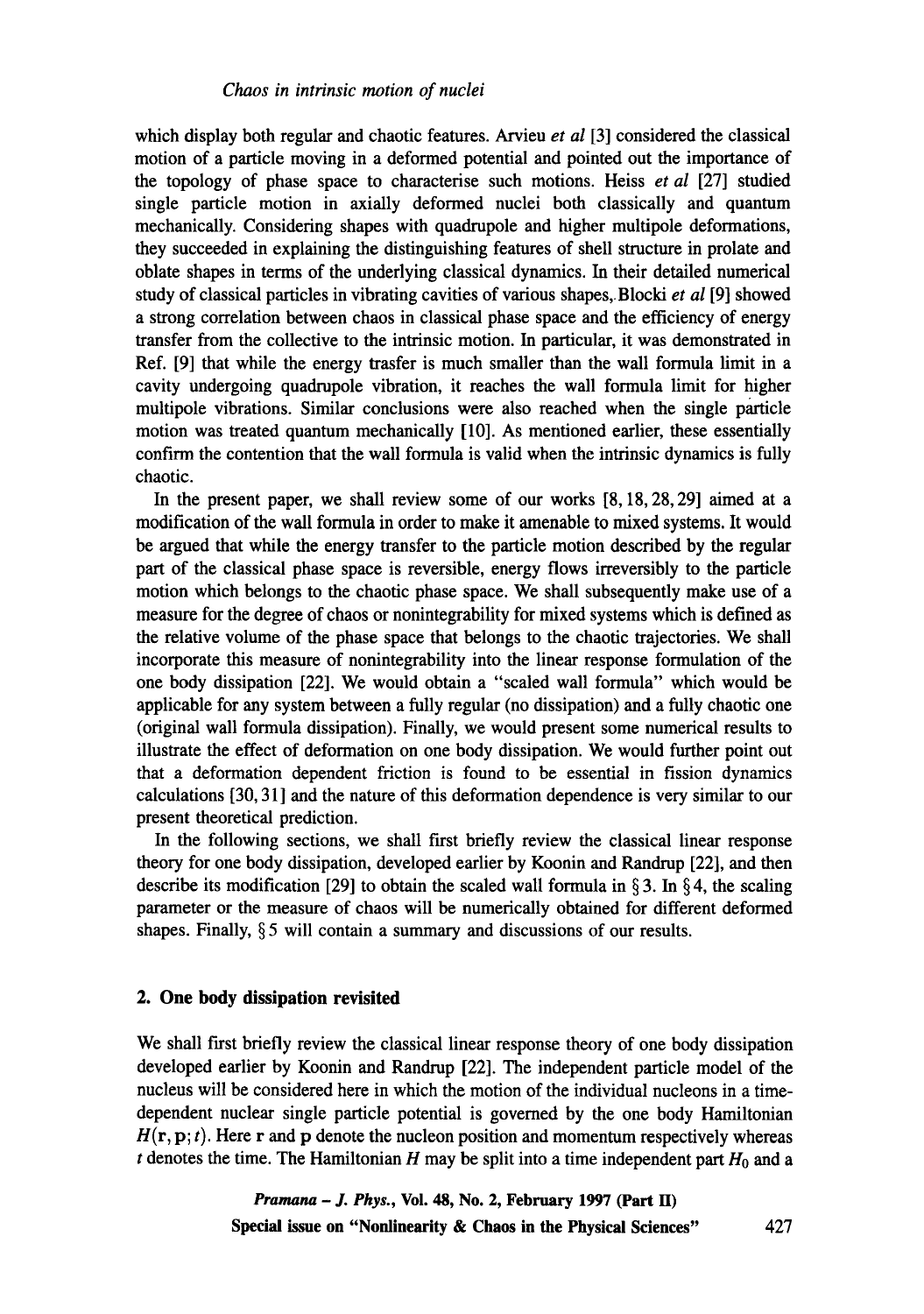perturbation  $H_1$ , arising from the time dependence of H:

$$
H(\mathbf{r}, \mathbf{p}; t) = H_0(\mathbf{r}, \mathbf{p}) + H_1(\mathbf{r}, \mathbf{p}; t)
$$
\n(2.1)

with  $H_1({\bf r},{\bf p}; t = 0) = 0$ .

Under the linear response approximations which require the validity of a perturbative treatment and the assumption that the relaxation time of the intrinsic motion is short in comparison with the time scale for collective motion, the rate of energy dissipation from the collective motion can be expressed as,

$$
\dot{Q} = -\int d\mathbf{r} \int \frac{d\mathbf{p}}{(2\pi)^3} \left( \int_0^\infty d\mathbf{r}' \dot{H}_1(\mathbf{R}_0(\mathbf{r}, \mathbf{p}; t'), \mathbf{P}_0(\mathbf{r}, \mathbf{p}; t'); t) \right) \dot{H}_1(\mathbf{r}, \mathbf{p}; t) \times \frac{\partial f_0(\mathbf{r}, \mathbf{p})}{\partial H_0}
$$
\n(2.2)

This equation corresponds to a physical picture in which a particle originating from a point  $(r, p)$  in phase space contributes a dissipation rate equal to the product of the initial impulse received  $H_1(t)$  and the sum of all impulses received subsequently along its entire (unperturbed) trajectory ( $\mathbf{R_0}, \mathbf{P_0}$ ). In the above expression,  $f_0$  is the single particle phase space distribution function governed by the unperturbed Hamiltonian  $H_0$  and the factor  $\partial f_0/\partial H_0$  ensures that for a Fermi-Dirac distribution only the particles near the Fermi surface contributes.

The assumption of a adiabatic collective motion required to arrive at Eq. (2.2) was critically examined in ref. [32] where the wall formula was obtained as the lowfrequency limit of the one-body RPA damping. It was observed that the relaxation of the ideal adiabatic requirement to realistic collective speeds reduces the damping by 20%-30% Therefore the above eq. (2.2) shall give the leading contribution to one-body damping even when the collective and intrinsic time scales become comparable.

Considering a leptodermous system in which the nuclear potential is uniform throughout the volume but rises steeply at the surface, the time integral in eq. (2.2) can be written as a sum of the impulses received by a particle during its successive encounters with the nuclear surface along its unperturbed trajectory. Separating the contribution of the first impulse given to a particle near its point of origin at  $t' = 0$  (local part) from those arising out of the successive reflections from other regions of the nuclear surface (nonlocal part), Koonin and Randrup obtained the energy damping rate as,

$$
\dot{Q} = \dot{Q}_{\text{local}} + \dot{Q}_{\text{non-local}} \tag{2.3}
$$

where

$$
\dot{Q}_{\text{local}} = \frac{\rho \bar{v}}{4\pi} \int u^2(a) \left( \int d^2 \Omega_a \right) d^2 a \tag{2.4}
$$

and

$$
\dot{Q}_{\text{non-local}} = \frac{2\rho\bar{v}}{\pi} \int u(a) \left( \int d^2\Omega_a \cos^2\theta_a \sum_b u(b) \cos\theta_b \right) d^2a \tag{2.5}
$$

*Pramana - J. Phys.,* **Vol. 48, No. 2, February 1997 (Part H)** 

428

**Special issue on "Nonlinearity & Chaos in the Physical Sciences"**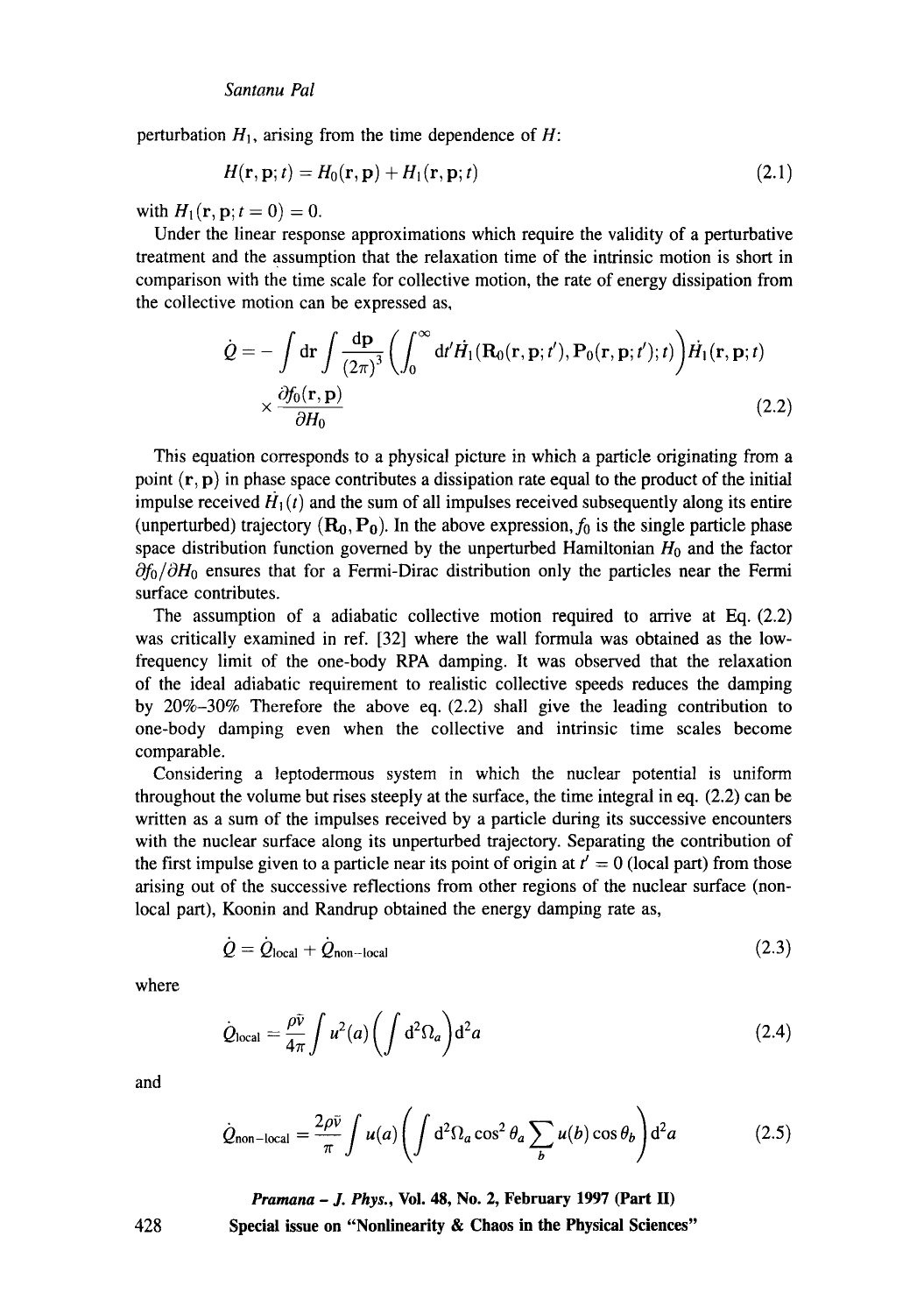

**Figure** 1. A typical trajectory in a deformed cavity.

In the above equations, we have followed the notations of ref. [22] where k is the momentum of a particle as it leaves the surface point 'a' at an angle  $\Omega_a$ ,  $u(a)$  is the normal component of the surface velocity at 'a' and  $\theta_b$  is the angle between the trajectory and the normal at a point 'b' on the surface (figure 1). The summation is over all the subsequent reflecting points 'b' along the trajectory after the first encounter at 'a'.  $\rho$  and  $\bar{v}$ are respectively the nuclear mass density and the average nucleon speed inside the nucleus.

For regular systems such as a spherical cavity, it was shown in ref. [22] that the nonlocal contribution exactly cancels the local part. This essentially corresponds to an energy transfer which is completely reversible. Thus the energy gained by a particle from the wall is eventually fed back to the wall when the particle motion is regular. The regularity in particle motion ensures complete reversibility under adiabatic conditions. An integrable system thus becomes completely non-dissipative in this picture. On the other hand, the non-local part becomes zero for a system which is sufficiently irregular. This can also be seen from the eq. (2.5) where the surface velocity components at successive reflection points are completely random for a cavity of highly irregular shape and therefore cancel out in the summation. This in turn corresponds to a completely irreversible energy transfer. The dissipation rate is thus solely governed by the local term for an irregular system which now reduces to the wall formula,

$$
\dot{Q}_{\text{wall}} = \rho \bar{\nu} \int u^2(a) \mathrm{d}^2 a \tag{2.6}
$$

It is to be noted further that the energy damping is also given by the wall formula irrespective of the system being regular or chaotic when the time available for damping is short compared to the interval between successive collisions of a particle with the wall. Such situations may arise when other competing processes reduce the interaction time during which the one-body damping is important. If this interaction time is too short for any possible transfer of particle energy to the wall after the first collision, the net energy transfer rate would be given by the local term or equivalently, the original wall formula.

## **3. One body dissipation in mixed systems**

**We have considered in the above the one-body dissipation rates in completely regular or fully chaotic systems. However, most of the physical systems of interest do not belong to**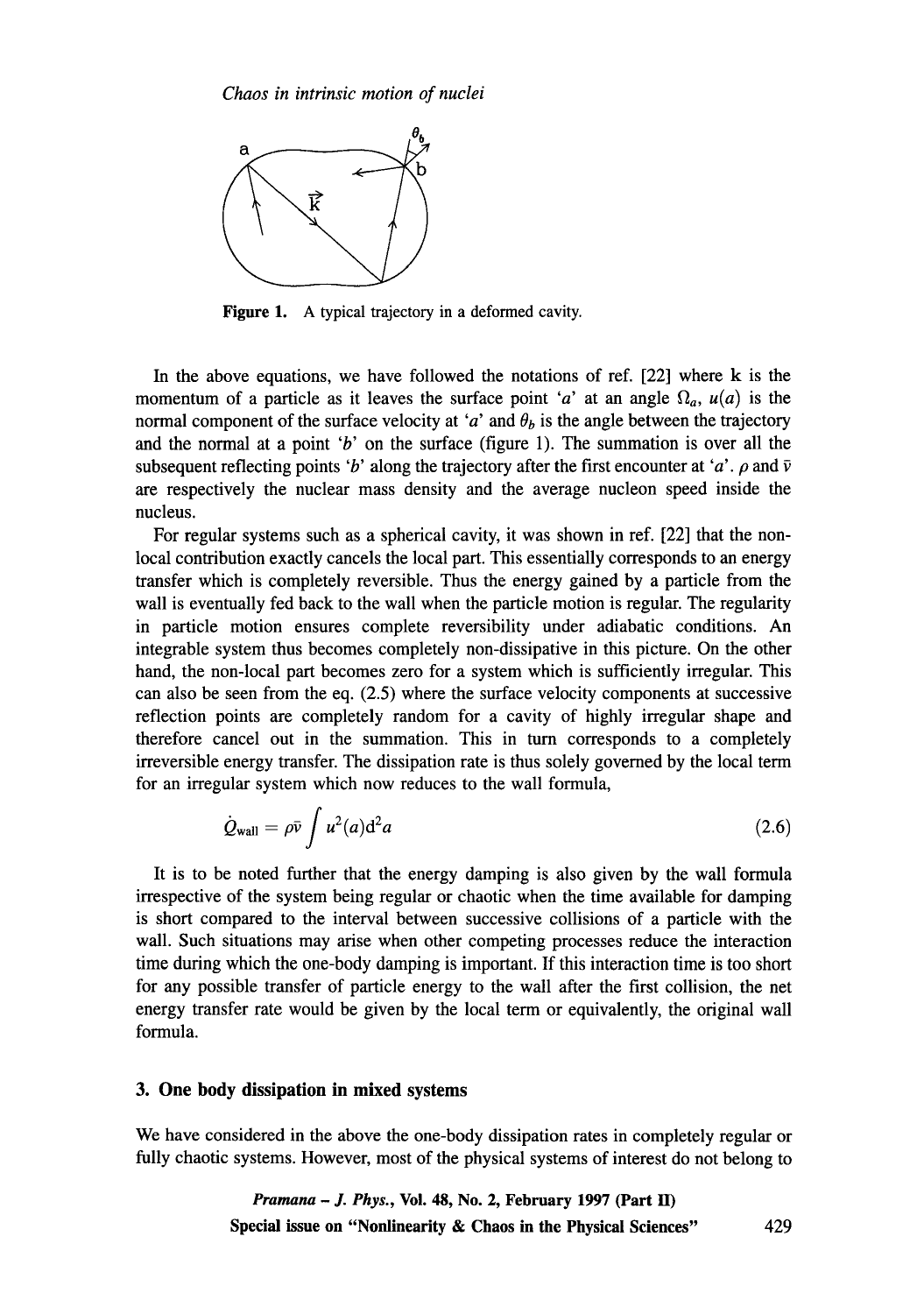## *Santanu Pal*

either of the two limits of full regularity or complete chaos. The dynamics of such systems display both the characteristic features of regularity (tori) and chaos (fog) in the classical phase space. To obtain the dissipation rate in such mixed systems, we shall proceed as follows.

We shall first distinguish between the regular and chaotic trajectories which contribute to the Eqs. (2.4) and (2.5) above. Originating from a given point on the cavity wall and moving in a given direction, a regular trajectory closes smoothly in phase space. On the other hand, another trajectory leaving the same point but in a different direction could be a chaotic one which does not close in the phase space. Let  $\Omega_{1a}$  be the solid angle which contains all the chaotic trajectories originating from the surface point 'a' while  $\Omega_{2a}$  is the corresponding solid angle for the regular trajectories  $(\Omega_{1a} + \Omega_{2a} = 4\pi)$ . It may be noted here that each of these solid angles could be composed of disjoint components. The Eq. (2.3) then can be written as,

$$
\dot{Q} = \frac{\rho \bar{v}}{4\pi} \int u^2(a) \left( \int_{\Omega_{1a}} d^2 \Omega_a \right) d^2 a + \frac{2\rho \bar{v}}{\pi} \int u^2(a) \times \left( \int_{\Omega_{1a}} d^2 \Omega_a \cos^2 \theta_a \sum_b u(b) \cos \theta_b \right) d^2 a + \frac{\rho \bar{v}}{4\pi} \int u^2(a) \left( \int_{\Omega_{2a}} d^2 \Omega_a \right) d^2 a + \frac{2\rho \bar{v}}{\pi} \int u^2(a) \left( \int_{\Omega_{2a}} d^2 \Omega_a \cos^2 \theta_a \sum_b u(b) \cos \theta_b \right) d^2 a \tag{3.1}
$$

The last two terms on the right hand side of this equation represent the local and nonlocal contributions to the dissipation due to the trajectories which are regular. We shall assume at this point that the net dissipation due to the regular trajectories will be zero, similar to the spherical system whose all the trajectories are regular [22]. Though the nondissipative nature of a regular system has been demonstrated only for a spherical system and a general proof for any regular system is not available to the best of our knowledge, the latter can be well anticipated on physical grounds and has been numerically confirmed [9] for several integrable systems. The zero dissipation should therefore be a genetic property of the phase space of integrable systems and we expect it to hold for that part of the phase space of a mixed system which is similar to that of an integrable system.

We shall next consider the second term on the tight side of the Eq. (3.1) which represents the non-local contribution of the chaotic trajectories. We immediately note that this term should also vanish due to the random nature of the surface velocity components at successive reflecting points as has been mentioned in the earlier section. We shall therefore be left with only the local term arising from the chaotic trajectories and obtain,

$$
\dot{Q} = \rho \bar{v} \int \tilde{\mu}(a) u^2(a) d^2 a \tag{3.2}
$$

where

$$
\tilde{\mu}(a) = \frac{\Omega_{1a}}{4\pi}
$$

and can be defined as the fraction of the trajectories leaving a surface point 'a' which are chaotic. Since we do not expect any correlation between  $\tilde{\mu}(a)$  and  $u^2(a)$ , the above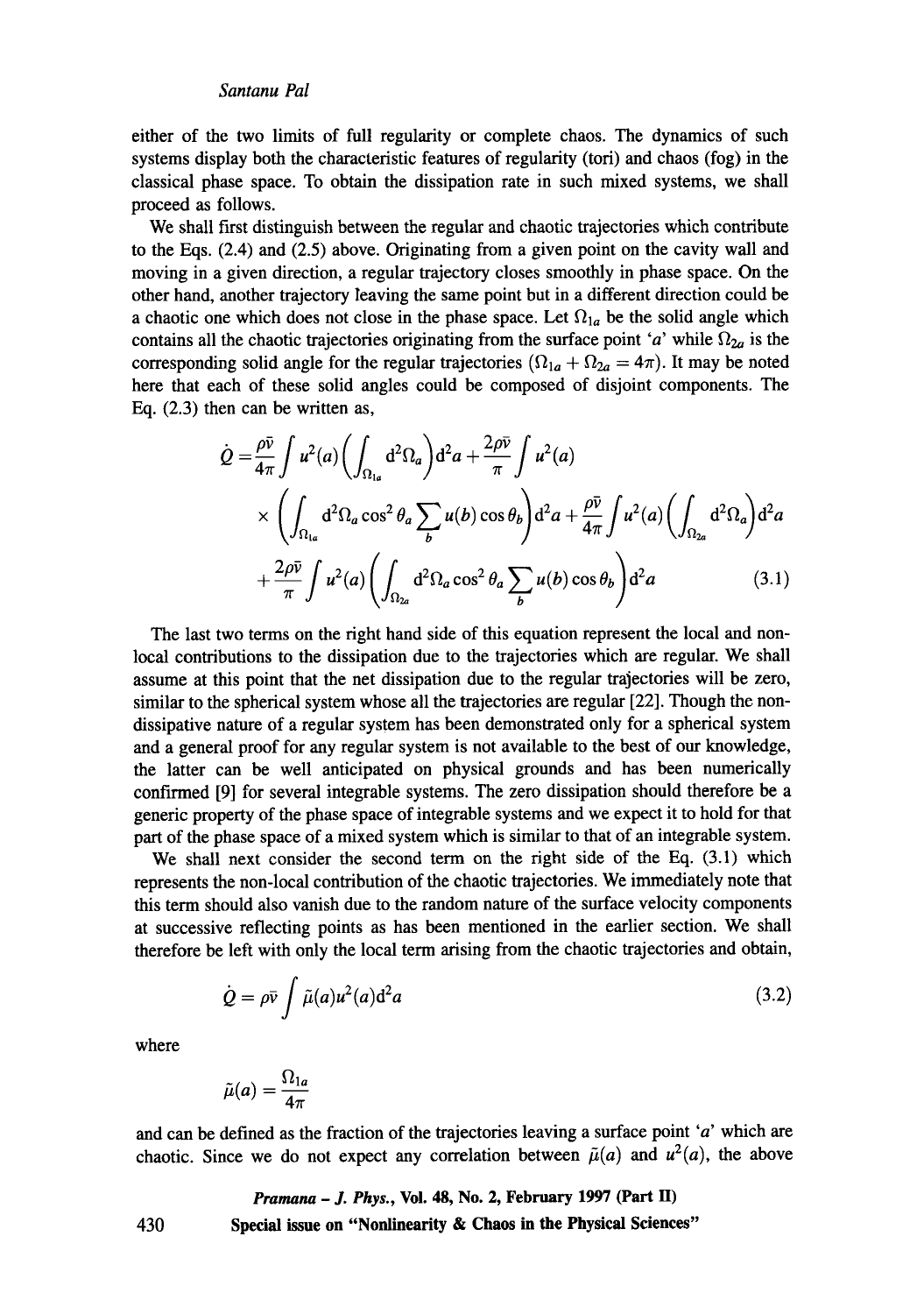equation can be further reduced to,

$$
\dot{Q} = \bar{\mu} \dot{Q}_{\text{wall}} \tag{3.3}
$$

where

$$
\bar{\mu} = \frac{\int \tilde{\mu}(a) d^2 a}{S}
$$

and S is the total surface area. Thus  $\bar{\mu}$  is the average fraction of the trajectories which are chaotic when the sampling is done uniformly over the surface.

We have thus arrived at a scaled version of the wall formula where the dissipation rate depends on the degree of chaos in the single particle motion. For a completely irregular system,  $\bar{\mu}$  is 1 and we recover the full wall formula whereas for a system with integrable single particle dynamics, there would be no chaotic trajectories ( $\bar{\mu} = 0$ ) and hence no dissipation. For mixed systems, it will be necesary to calculate  $\bar{\mu}$  separately to obtain the dissipation.

It is of interest to note here that a quantity (chaoticity/chaos parameter) defined in a similar fashion to  $\bar{\mu}$  is often used in the literature [33, 34] to express the degree of irregularity in the dynamics of a system. This parameter, to be denoted henceforth as  $\mu$ , is defined as the fraction of the phase space occupied by the chaotic trajectories. For a threedimensional billiard, this essentially reduces to a uniform volume sampling to find the fraction of the trajectories which are chaotic. In what follows, we shall approximate  $\bar{\mu}$  by  $\mu$  to simplify our calculation. In order to justify this approximation, we first note that both the volume and surface samplings give the same limiting values of 0 and 1 respectively for fully regular or completely chaotic systems. Also, both the volume and surface averages would be equal for systems in which the chaotic trajectories are uniformly distributed. Moreover, as a regular cavity is deformed progressivly towards more irregular shapes, both  $\mu$  and  $\bar{\mu}$  also change monotonically from 0 to 1. We therefore do not anticipate any drastic difference between these two measures for mixed systems. However, it would still be of interest to make a precise comparison between  $\mu$  and  $\bar{\mu}$ which we plan to do in future.

# **4. Chaos parameter from energy spectrum**

We have so far considered the chaos parameter  $\mu$  (or  $\bar{\mu}$ ) as a classically defined quantity which can be calculated by sampling trajectories in the classical phase space. However for the present purpose, we shall obtain the chaos parameter from a measure of the fluctuations of the single particle energy spectrum of the corresponding quantum system. This will be essentially done for two reasons. Firstly, the measure of chaos from quantum spectra is known [35] to be equivalent to the measure from classical phase space and secondly, the ready accessability of the quantum calculation to us. Thus the quantum calculation would give us a measure of chaos in the corresponding classical system. It may be noted that though a quantal formulation of dissipation has been obtained [36] earlier, the generic features of chaos in the quantum spectra has not been incorporated in such a formulation as yet.

For a regular or classically integrable system, it has been proved [37] that in the semiclassical limit, successive energy levels of the corresponding quantum hamiltonian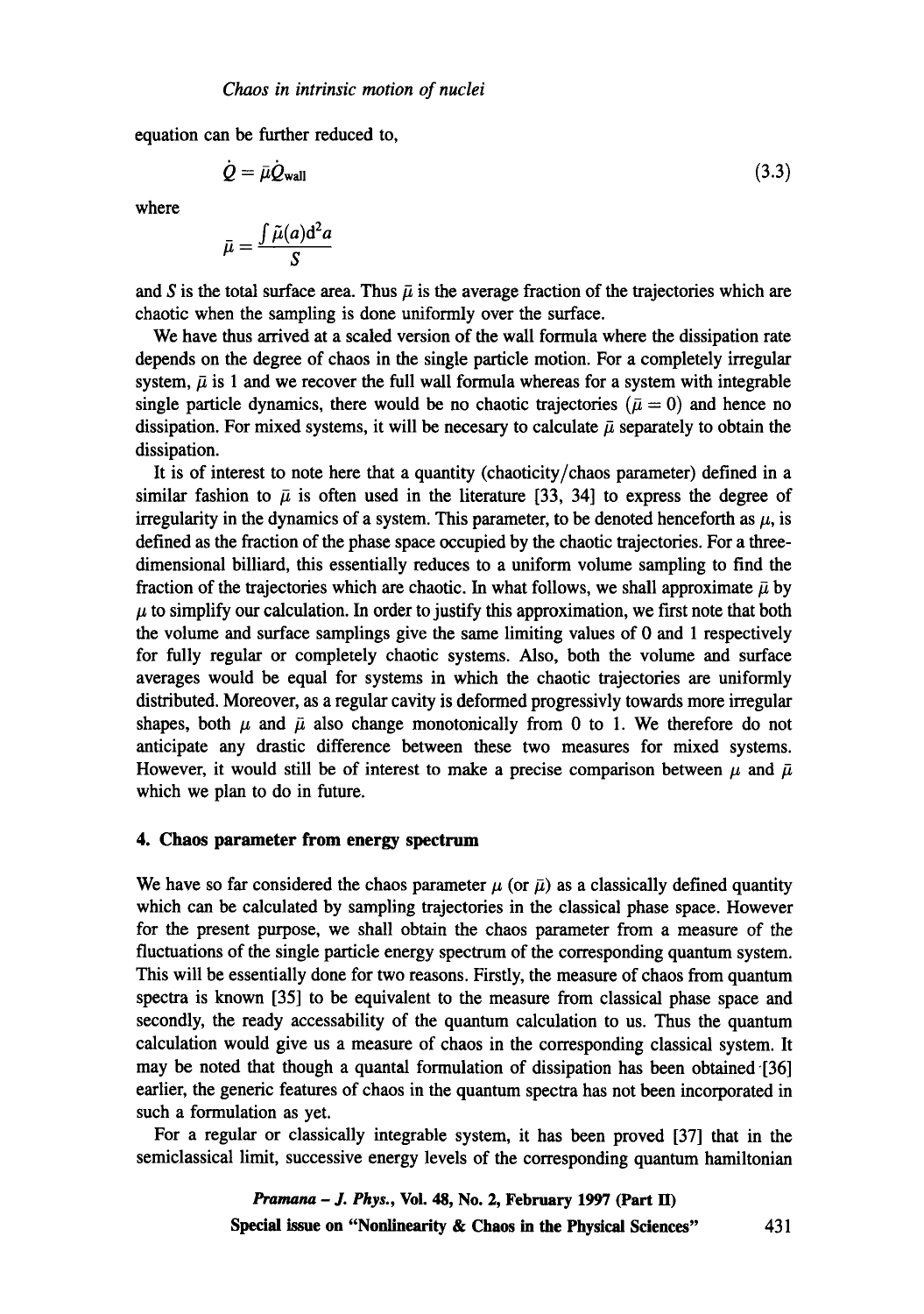arrive randomly. This results in a Poisson distribution  $P(s)$  for the spacings  $(s)$  between the nearest neighbours in the energy spectra. For generic irregular systems with timereversal symmetry, it has been conjectured [14] that spectral fluctuations are universally reproduced by the Gaussian Orthonormal Ensemble (GOE). For mixed systems, it has been argued [35] that in the semiclassical limit a spectrum should consist of regular and irregular parts that are associated with the classical regular and irregular regions in phase space. This was subsequently confirmed by Bohigas *et al* [38] in their detailed work on manifestation of classical phase structure in quantum systems. Assuming that irregular and regular regions yield energy level sequences with GOE and Poisson spacing distributions, respectively, and that the whole spectrum is generated by a statistically independent superposition of those sequences with respective weight factors  $\mu$  and  $(1 - \mu)$ , Berry and Robnik [39] obtained a semiclassical formula for  $P(s)$  that smoothly interpolated between the Poisson ( $\mu = 0$ ) and GOE ( $\mu = 1$ ) distributions. One can thus extract a value of  $\mu$  by a least-square fit of this parametrised  $P(s)$  to the level-spacing distribution of a given spectrum. However, it has been subsequently pointed out [40] that the Berry-Robnik distribution converges extremely slowly to the semiclassical limit. It was further shown [40] that the phenomenological Brody distribution [41]

$$
P_{\rm Brody}(\mu, s) = a s^{\mu} e^{-b s^{\mu+1}} \tag{4.1}
$$

with  $a = (\mu + 1)b$  and  $b = [\Gamma(1 + \frac{1}{1+\mu})]^{1+\mu}$  is more appropriate in the near semiclassical regime.

Before we close this section, it is worthwhile to point out that several authors have discussed [42,43] other approaches to obtain smooth interpolation between Poisson and GOE distributions. French *et al* [42] considered increasing symmetry breaking in a given Hamiltonian as the driving mechanism to push the spacing distribution from Poisson to GOE. On the other hand, Lenz *et al* [43] proposed a random matrix ensemble displaying transition from Poisson to GOE spectra. However, an interpolation from Poisson to GOE based on classical phase space arguments is more appropriate for the present purpose. We shall therefore use Brody parametrisation in the present work.

#### 4.1 *Chaos parameter for a two centre shell model*

We have earlier studied the spectral statistics of single particle motion in two centre shell model potentials [8,28]. The total Hamiltonian of a single particle in the combined field of two axially symmetric harmonic oscillators centred at  $z_1 < 0$  and  $z_2 > 0$  (the position of the barrier is at the origin) joined smoothly by a neck (figure 2) and with a spin-orbit potential is given as:

$$
H = T + V + V_{SO} \tag{4.2}
$$

where  $T$  is the kinetic energy,  $V$  denotes the sum of the oscillator and neck potentials and *Vso* is the spin-orbit interaction. The details of the potentials are given in ref. [28]. The above potential is essentially characterised by the neck parameter  $\epsilon = U_2/U_1$  and the separation between the two centres  $R = z_2 - z_1$ .

A large number of levels ( $\approx$  150) were calculated in Ref. [28] and the best-fit Brody parameter was extracted over a range of values of the separation R. The system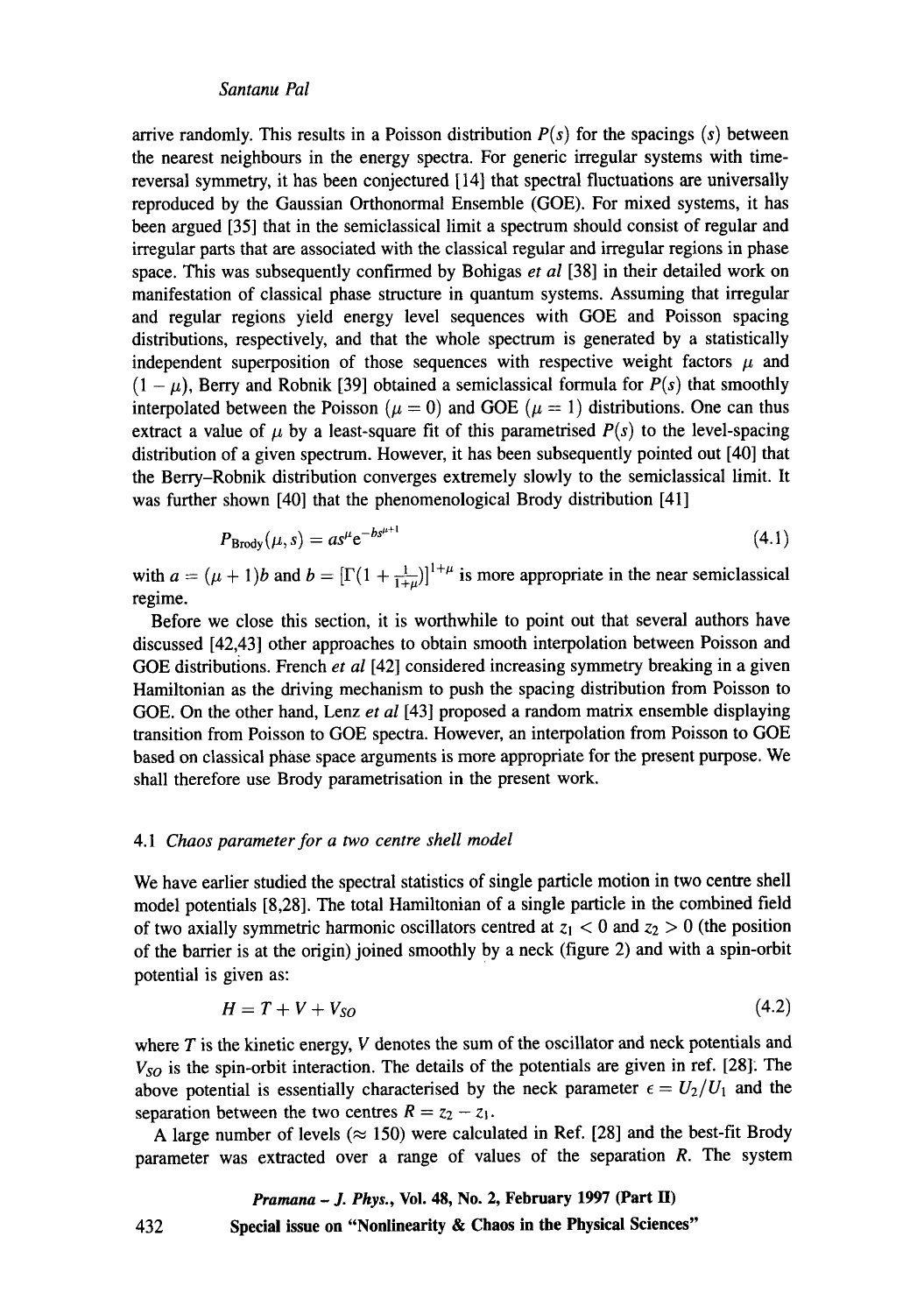

**Figure** 2. The two centre oscillator potential along the z-axis. The barrier heights without (dotted line) and with (full line) the neck potentials are  $U_1$  and  $U_2$ , respectively.



Figure 3. The variation of the chaos parameter  $\mu$  with separation R for two centre shell potential. Dots  $(\bullet)$  denote the calculated values and the lines are to guide the eye. Lower part shows the evolution of the profile of the equipotential surface. The neck parameter is held fixed at  $\epsilon = 0.8$  for the cases above.

considered was of mass number  $A = 260$  with an asymptotic mass asymmetry of 1.6. Figure 3 shows the variation of the chaos parameter with  $R$ . It is observed in this figure that the system is almost regular for near spherical shapes ( $R \approx 0$ ) as expected. With increasing  $R$ , the single particle motion becomes increasingly chaotic as the system evolves towards a dinuclear complex. At still larger separations, the neck eventually snaps and two independent spherical nuclei emerge each supporting a regular single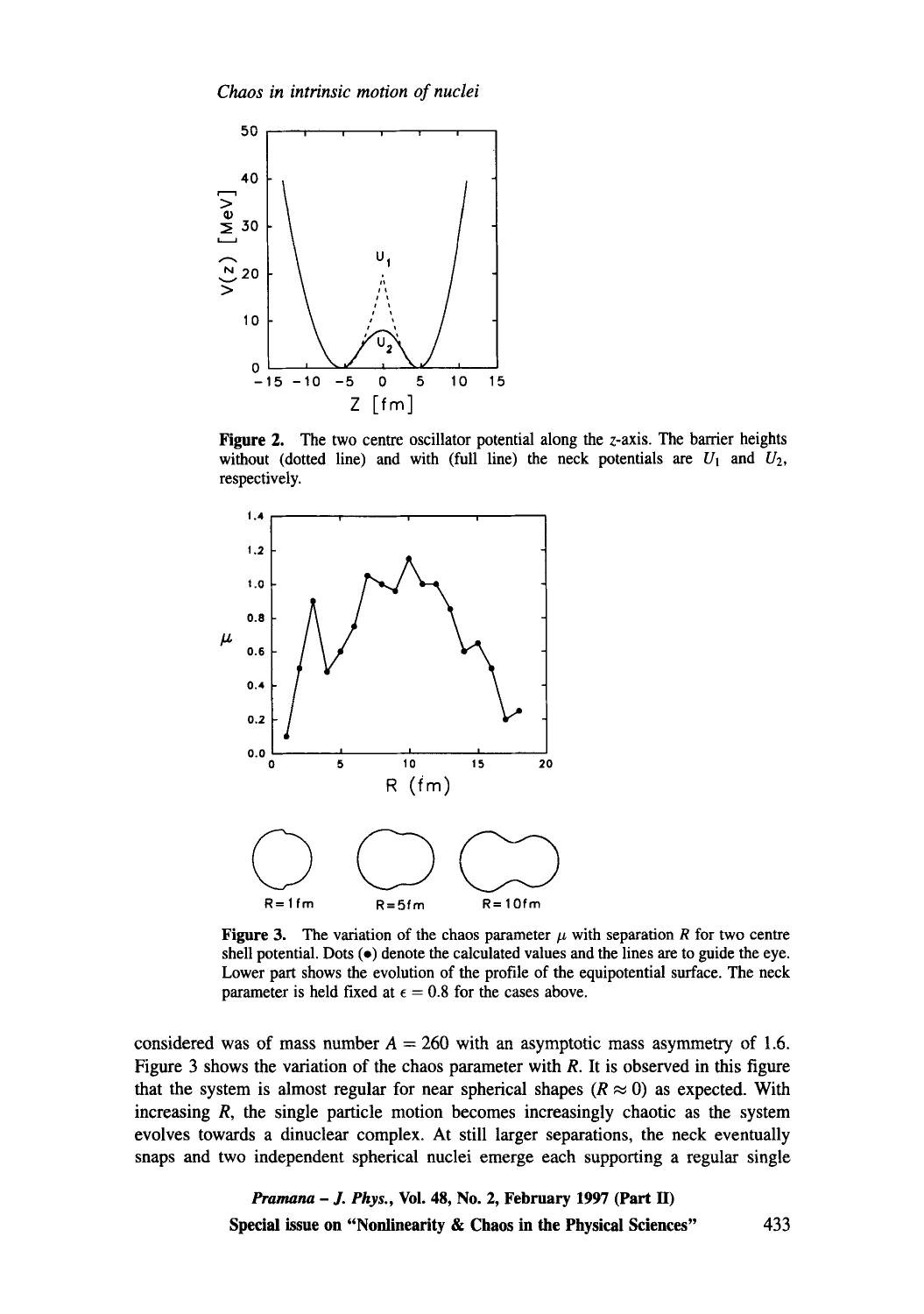*Santanu Pal* 



**Figure 4.** The variation of the chaos parameter  $\mu$  with the neck parameter  $\epsilon$  for two centre shell potential. Dots  $(\bullet)$  denote the calculated values and the lines are to guide the eye. Lower part shows the evolution of the profile of the equipotential surface. The separation is held fixed at  $R = 10$  fm for the cases above.

particle motion. In fission or collisions between two heavy nuclei, the nuclear shape evolves in a manner similar to that depicted in figure 3. Therefore, the one-body dissipation that comes into play in the dynamics of such processes has to be scaled by the chaos parameter for the appropriate shapes. In particular, we note that the system is fully chaotic at  $R \approx 10$  fm which corresponds to the touching configuration of two nuclei of masses 100 and 160. Since in damped nuclear collisions, most of the damping occurs around this configuration, a scaling factor close to 1 is appropriate for the one-body dissipation in collisions. This, in turn, justifies the use of the original wall formula of Blocki *et al* in collision dynamics which, in fact, has been quite successful in reproducing [24] a large volume of experimental data.

On the other hand, energy dissipation takes place in fission when the nucleus evolves from a compact shape to the scission configuration. It has been observed from phenomenological studies [30, 31] of fission dynamics that a coordinate dependence of friction is essential for simultaneous reproduction of both the fission probability and the pre-scission neutron multiplicity. A reduced friction at compact shapes followed by a gradual increase upto the scission point was used successfully in the above studies. This shape dependence is exactly similar to our findings as discussed earlier. Therefore, the shape dependence of nuclear friction arising out of the chaoticity of the single particle states offers a possible explanation of the phenomenological [30, 31] shape dependence.

After studying the separation  *dependence of the single particle chaos, it is of interest* to study how it depends on other shape parameters. In particular, we would be interested to find the dependence of the chaos parameter on the neck parameter  $\epsilon$  since the negative curvature in the potential profile in the neck region provides a defocussing effect on the single particle motion. With this view, the chaos parameter is obtained for a number of

*Pramana - J. Phys.,* **Vol. 48, No. 2, February 1997 (Part H) Special issue on "Nonlinearity & Chaos in the Physical Sciences"** 

434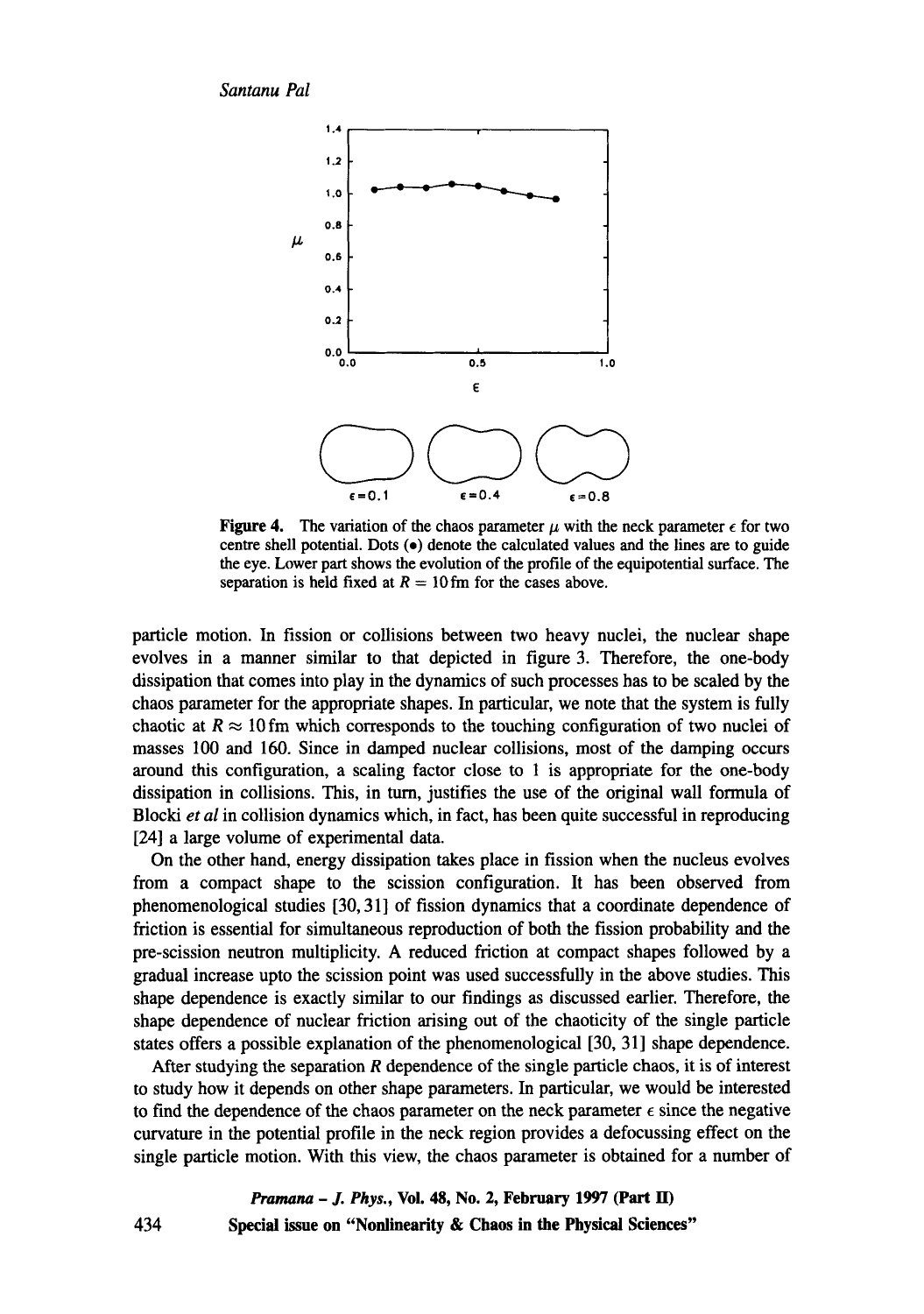

Figure 5. The variation of the chaos parameter  $\mu$  with deformation  $\alpha_2$  for quadrupole cavities. Dots (e) denote the calculated values and the lines are to guide the eye. Lower part shows the evolution of the cavity shape with increasing deformation.

values of the neck parameter (for a given separation) and the results are given in figure 4. It shows that the single particle motion is fully chaotic over a broad range of the neck potential. This implies that the choice of the neck parameter is not very critical so far as its role in inducing chaos is concerned.

#### 4.2 *Chaos parameter for a deformed cavity*

We shall now consider single particle motion in an axially symmetric cavity with quadrupole deformation. The main motivation for considering this system is twofold. Firstly, we would like to study systems for which larger number of levels can be numerically obtained and secondly, the relevence of quadrupole deformed shapes for the study of giant resonances in nuclei [29]. Specifically, we shall consider a cavity whose surface is deformed according to the Legendre polynomial of second order,

$$
R(\theta) = \frac{R_0}{\lambda} [1 + \alpha_2 P_2(\cos \theta)] \tag{4.3}
$$

where  $R_0$  is the radius of a sphere having the same volume as the deformed cavity,  $\lambda$  is a volume preserving factor and  $\alpha_2$  is the strength of the quadrupole deformation. The single particle eigenenergies were obtained in ref. [18] by numerically solving the Schrodinger equation. The nearest neighbour level-spacing distributions were obtained from these eigenenergy sequences. The spacing distributions were subsequently fitted by the Brody distribution to yield the chaos parameter  $\mu$  for cavities of various deformations.

We shall presently extend the above study to a wider range of deformation. A better description of the variation of the chaos parameter with deformation will be obtained here

*Pramana - J. Phys.,* **Voi. 48, No. 2, February 1997 (Part H) Special issue on "Nonlinearity & Chaos in the Physical Sciences"** 435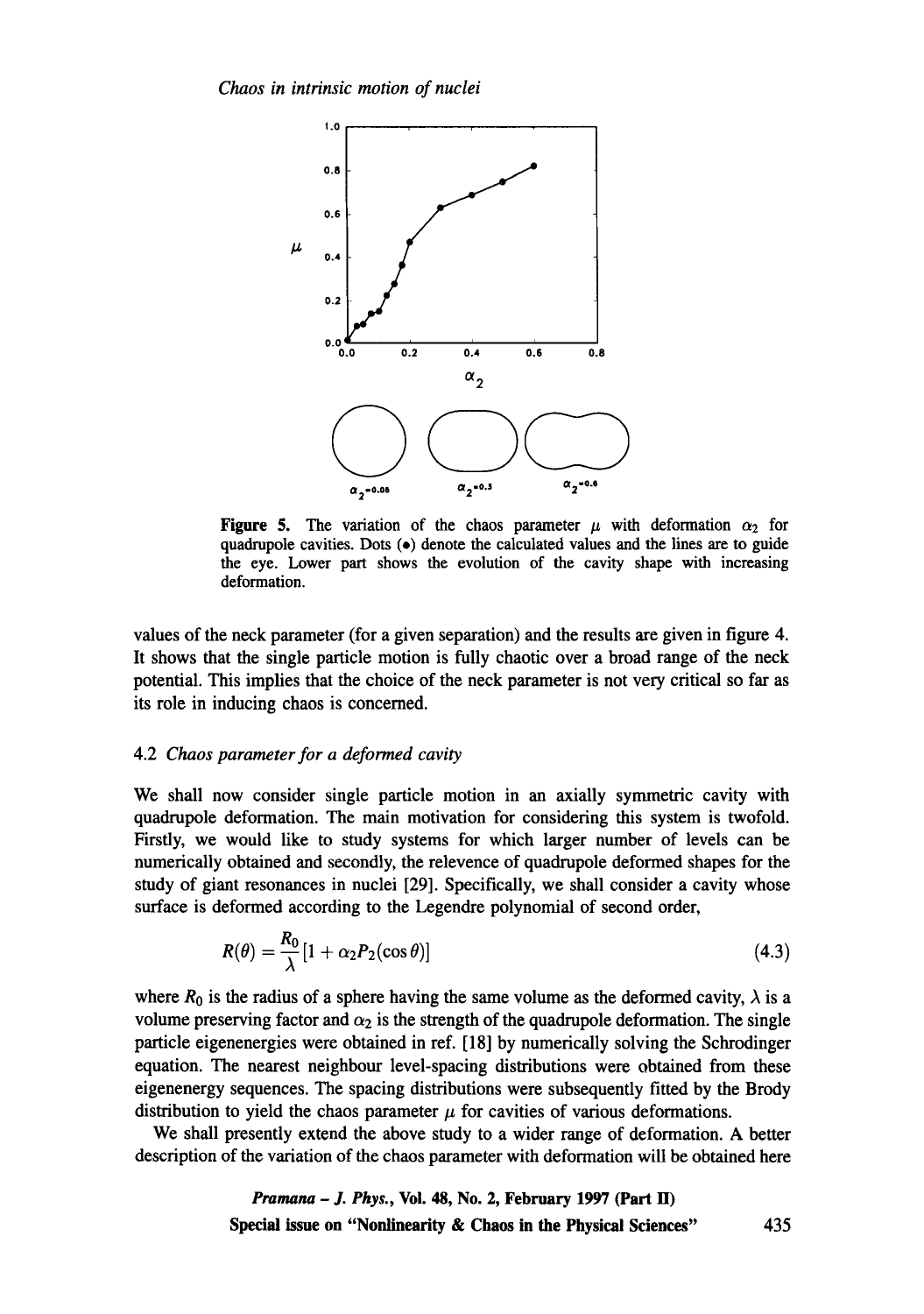## *Santanu Pal*

compared to the two-centre potential system. This is essentially because the chaos parameter is obtained here at smaller intervals of the deformation and larger number of levels  $(\approx 1000)$  are employed compared to the two-centre potential calculation. The variation of the chaos parameter with deformation is shown in figure 5. The nature of the variation is similar to the two-centre potential system, namely a regular to chaos transition is observed as the system is progressively deformed. It is of interest to note here that in typical giant quadrupole oscillations of nuclei, the amplitude of the deformation lies within 0.1 and one finds in figure 5 that the chaos parameter is small ( $\mu$  < 0.3) in this range. The one-body mechanism for the damping of giant resonances is, therefore, a very weak mechanism [29].

## **5. Summary and discussion**

In the preceding sections, we have considered the wall formula for one body dissipation by relaxing the 'full randomization' assumption in order to make it applicable to systems in which the mixing in phase space is only partial. In particular, we investigated the effect of irregularity in the shape of the one body potential on the dissipation mechanism. Closely following the theoretical framework of one body dissipation developed earlier by Koonin and Randrup [22], we arrived at a dissipation rate which is a scaled version of the wall formula. We could show that the scaling factor is determined by a measure of chaos in the single particle motion.

Subsequently we calculated this measure for a two-centre potential system and a quadrupole deformed cavity. In both the cases, an order to chaos transition in the single particle motion was observed with increasing deformation of the system. This also corresponds to a gradual increase of the one-body dissipation as the system is progressivly deformed. Since the one-body dissipation is expected to be the dominant mechanism in slow collective processes such as low energy nucleus-nucleus collisions and fission, it is of interest to note that a shape dependent friction is also found to be essential for simultaneous reproduction of both the fission probabilty and the pre-scission neutron multiplicity in fission dynamics calculations [30, 31]. It was found in these works that a phenomenological friction which is very weak for compact configurations and increases after the neck is formed in a fissioning nucleus can describe a large number of experimental data. Interestingly, this corresponds exactly to our own conclusions regarding the shape dependence of nuclear friction. It is thus quite likely that the original wall formula determined from a series of simplifying assumptions may require some readjustments to account for the relaxtion of these assumptions towards more realistic situations. The present article describes some of the efforts in this direction and it is expected that the effects of shape-dependence would serve as an essential input in evolving a better model of one-body dissipation.

# **Acknowledgements**

It is a matter of great pleasure to acknowledge collaboration with A K Chaudhuri, Vaishali Banerjee, Debabrata Biswas and T Mukhopadhyay during different phases of the work reported here.